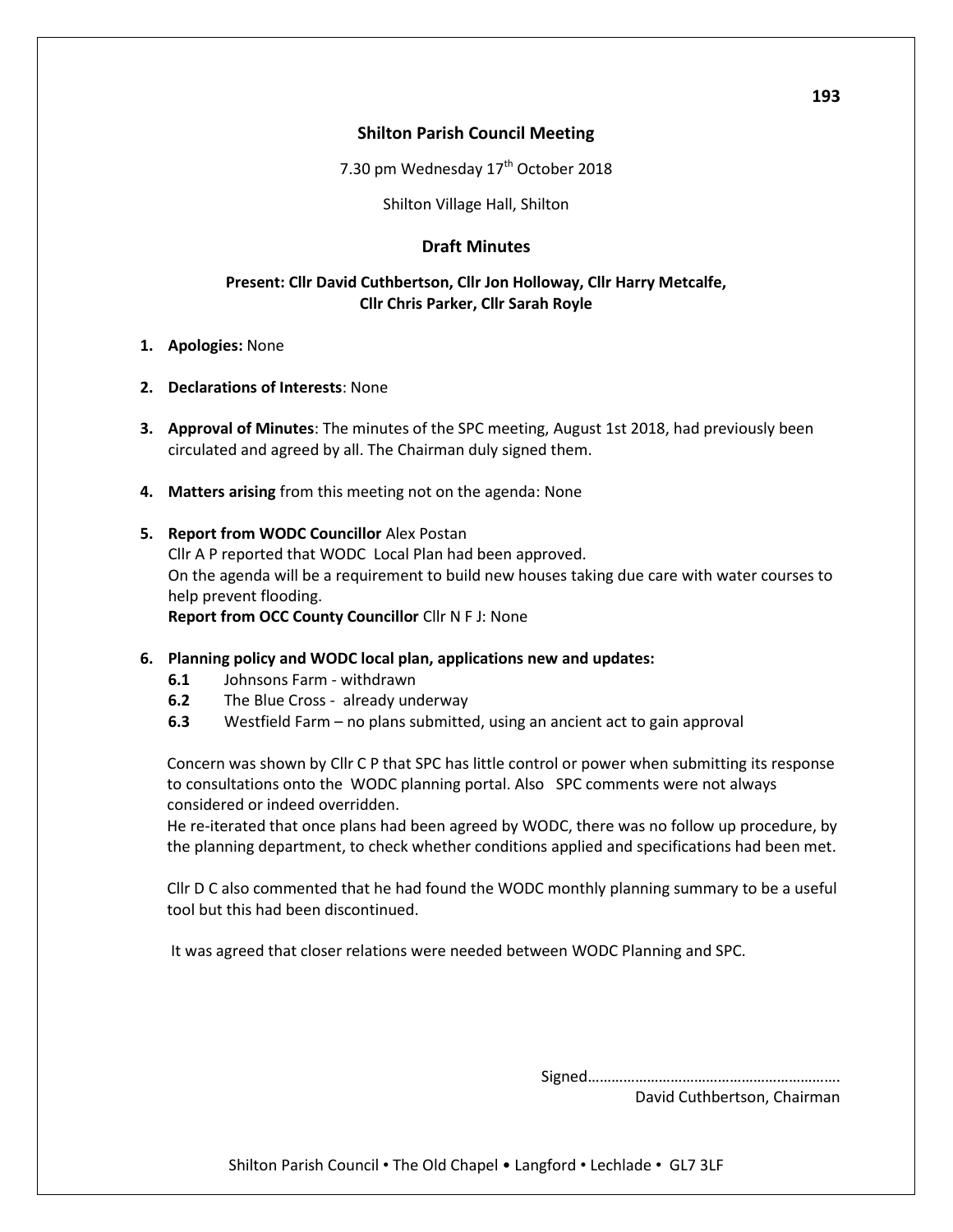## **7. Speed Watch & Traffic update**

Cllr D C reported that the speed watch programme was on hold at the present time due to the equipment concerns shown by the Police.

There were comments, from the floor, concerning speeding traffic through the village. It was suggested that a 20 MPH from the dip throughout the village and a ban of vehicles of over 7.5 tonnes.

Charles Mc Dowell, a local resident, had instructed a private traffic consultant to carry out a survey and will report its findings to the village, to establish what can be legally done to reduce both the traffic and speeding throughout the village.

OCC Cllr P H commented that a survey is to be carried out on the A40 and is pressing for two lanes at the Minster Lovell Junction to help alleviate traffic.

## **8. Neighbourhood Watch report**

Cllr S R reported that:

- The Neighbourhood Watch had now attracted 16 members from Shilton and 11 members from Bradwell Village.
- Three signs have been erected in Shilton and Bradwell Village have given permission for one to be erected at the entrance of BV @ £5.00 each.
- There had been an increase in local crime in both Shilton and the surrounding villages, including the theft of a car and a van. In addition property was stolen from parked cars and vans.
- A drone had been reported flying repeatedly over Shilton. RAF police have tried unsuccessfully to track down the operator. The police advised that if seen again to call 999 due to proximity of the air base.
- Cllr S R spoke with P C Mauding and requested that he collect the stolen car number plates found behind the salt bin.
- **RCRG** Rural Crime Resilience Group continues to be very active and has reported incidents of hare coursing, deer poaching and sheep stealing.

#### **9. Finance Report:**

#### **9.1 Account balances**

Treasurer's account: £11,954.56 Flood Defence Fund £ 9,565.06

#### **9.2 Budget 2019 -2020**

Copies of proposed budget had been previously circulated for discussion. The main expenditure anticipated, before the end of the financial year, is concerning the pollarding of trees, clearing of verges and overgrown vegetation. Work has already commenced although a few trees in the village had not been cut. Cllr DC agreed to speak with the Contractor.

Cllr D C proposed that the precept requirement would be £11,000.

All agreed. Cllr S R seconded the motion.

Signed……………………………………………………….

David Cuthbertson, Chairman